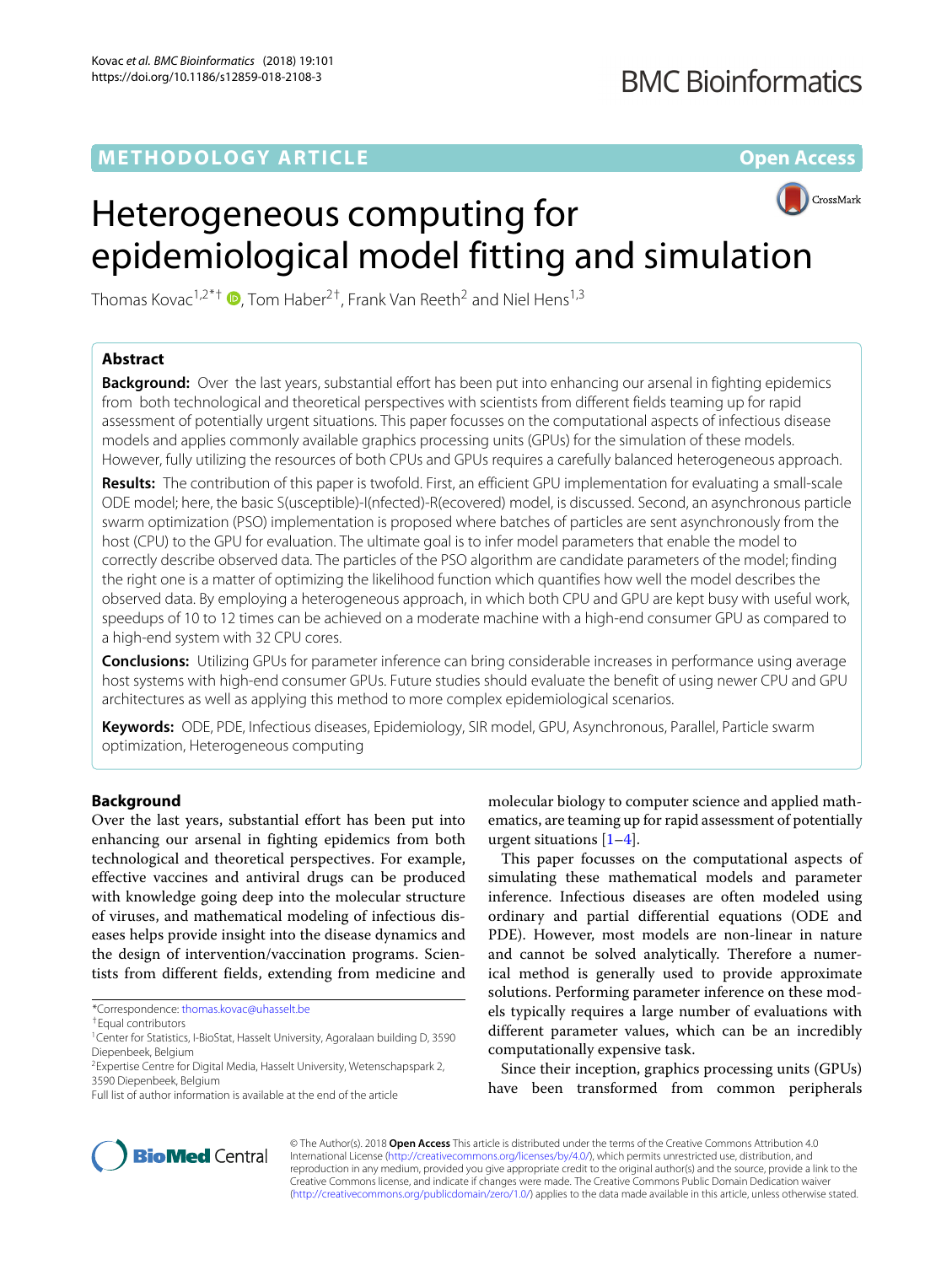into powerful devices that can be used for generalpurpose programming [\[5](#page-9-2)[–7\]](#page-9-3). GPUs are single-instruction multiple-data (SIMD) [\[8\]](#page-9-4) devices. They contain chips that, in turn, contain hundreds of cores that allow hundreds of threads to be executed in parallel. CUDA [\[9\]](#page-9-5), from NVIDIA, is a computing platform that exposes parallel compute power of NVIDIA GPUs to developers without a graphics background. However, it remains difficult to program GPUs for general-purpose use as the single-instruction, multiple-threads (SIMT) nature of GPUs does not allow all algorithms to be mapped onto a GPU.

Whereas GPUs are often exceptionally suited for solving big ODE/PDE problems (such as Computational Fluid Dynamics  $[10-12]$  $[10-12]$ ), the models in infectious diseases are more troublesome; their smaller size makes it harder to optimally utilize all GPU cores and the SIMT nature introduces additional overhead which lowers performance. In contrast, simulating multiple small models simultaneously can be done efficiently on GPUs.

Inference of model parameters is usually done by maximizing the (log)likelihood such that the model accurately describes the data at hand. A number of local and global optimization methods can be used to this end. This paper focuses on particle swarm optimization (PSO): a method introduced by Kennedy et al. [\[13\]](#page-9-8) for optimizing continuous non-linear functions. Based on the principles of bird flocking, fish schooling, and swarm theory, PSO can be implemented in a few lines of code.

Since the exchange of information between CPU and GPU is expensive [\[14\]](#page-9-9), the common approach is to run all steps of the optimization algorithm on the GPU  $[15-18]$  $[15-18]$ . Instead, this paper proposes a heterogeneous approach for the following reasons:

- The CPU is a valuable resource that would otherwise be left idle.
- Implementing algorithms on the GPU requires thorough knowledge of hardware specifics for optimal performance.
- The sequential and branching nature of the algorithms makes them ill-suited for GPUs, since their SIMT architecture requires every thread to execute the same instruction at every moment.
- CPU implementation allows the use of scientific languages such as Python, Julia or MATLAB, significantly shortening development time.
- Several high-end implementations can be reused.

The contribution of this paper is twofold. First, an efficient GPU implementation for evaluating small-scale ODE models based on the Runge-Kutta method is presented and its scalability in number of threads and equations is investigated. Second, this paper proposes the use of an asynchronous PSO implementation, for inferring parameters of an infectious disease model, that enables efficient utilization of both CPU and GPU resources.

# **Related work**

GPUs have evolved to such a degree that they have outpaced CPUs in terms of processing speed. As a result, they are being used for non-graphical applications such as high-order numerical integrations [\[19\]](#page-9-12). Amidst a plethora of numerical integration algorithms, Runge-Kutta methods are a family of implicit and explicit iterative methods, with a wide variety of orders and schemes [\[20\]](#page-9-13). Seen et al. [\[21\]](#page-9-14) implemented a Runge-Kutta-Fehlberg (commonly denoted *RK45*) with adaptive step size on an NVIDIA GPU. The authors demonstrated that the GPU outperforms a CPU implementation, given that the problem dimensions are large enough, as in 200 equations, or more.

Niemeyer et al. [\[22,](#page-10-0) [23\]](#page-10-1) developed GPU versions of the adaptive fifth-order Runge-Kutta-Cash-Karp (RKCK) method and stabilized second-order Runge-Kutta-Chebyshev (RKC) method, which are used for problems of non-stiff and greater stiffness nature, respectively. The authors came to the same conclusion; relative simple systems of ODEs, as in 512 equations, or less, limit the number of calculations performed on the GPU, resulting in the fact that the transfer of data to and from the GPU is expensive.

Murray [\[24\]](#page-10-2) explains that a Runge-Kutta implementation with adaptive time steps is an example of a class of problems where the task-length for individual threads is variable. In this particular case, it is possible that the step size modification and error control can differ for each thread, which results in warp divergence and therefore loss in performance. To mitigate this complication, the author suggests that multiple data items could be bundled into each thread. When a task for one item is completed, a thread may advance immediately onto the next task.

In the last decade, several studies have been conducted on PSO methods in terms of performance and efficiency, new applications, and new variants of the algorithm. Both Koh et al. [\[25\]](#page-10-3) and Venter et al. [\[26\]](#page-10-4) concurrently, but independently, published work on a parallel and asynchronous implementation of the PSO algorithm. Both articles propose the use of a master-slave approach, where slave processors evaluate particles and the master conducts particle updates in terms of velocity and position.

Although this paper focuses on an asynchronous CPU implementation of PSO that ships off particles to the GPU for evaluation, the work of the following authors is included for completeness, as they concentrated on implementing a GPU version of PSO. Veronese et al. [\[15\]](#page-9-10) were the first to experiment with the PSO algorithm and CUDA. With the entire, classical, PSO algorithm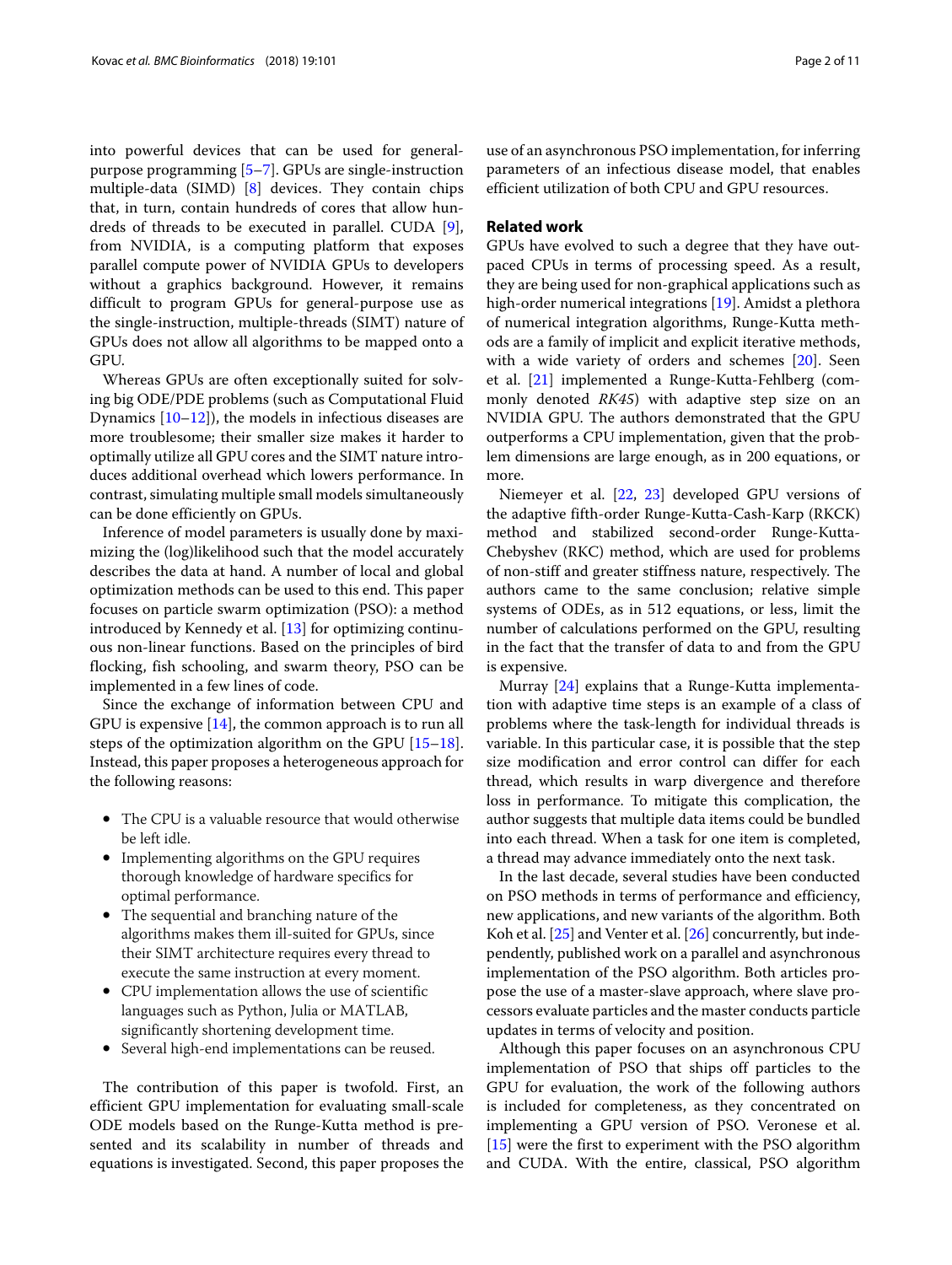ported to GPU using CUDA, they observed a significant reduction of the computing time compared to both C and MATLAB implementations. Wachowiak et al. [\[16\]](#page-9-15) proposed an asynchronous GPU-based approach of PSO. Each particle is handled by a separate GPU thread, where they run a specified number of iterations after which they are resynchronized.

Mussi et al. [\[17\]](#page-9-16) also present an asynchronous GPU implementation of the PSO algorithm. The authors aspire to overcome the drawbacks of asynchronous PSO imposed by the master-slave approach. In their method, the neighborhood is updated immediately after a particle is evaluated. The same authors compared their asynchronous implementation against their synchronous GPU version of PSO where they noticed speedups ranging from 5 to 35 times, depending on the problem's dimensions [\[27\]](#page-10-5).

Hung et al. [\[18\]](#page-9-11) propose a synchronous GPU implementation of the PSO method, meaning that the entire process is executed on GPU. Updating velocity, position, evaluating the given function, and updating best local and global candidate solutions are all implemented as separate CUDA kernels. This implies that, although the implementation is sped up by use of a GPU, the method is still synchronous.

Wende et al. [\[28,](#page-10-6) [29\]](#page-10-7) observed that the GPU can handle large amounts of work, but that small-scale workloads are expensive to evaluate on a GPU. When doing so, the cost of shipping work towards and from the GPU is rather high. Using the Hyper-Q feature of NVIDIA's GPUs, the authors provided a single, shared, GPU of work using multiple CPU threads. This feat can assure that the resources of both the CPU and the GPU are efficiently used.

## **Solving epidemiological models on GPUs**

This paper proposes that infectious disease dynamic models are evaluated in parallel on the GPU. Since the interest lies with inferring parameters of infectious disease models, the following section outlines the characteristics of said models. Second, a comparison is made between the proposed approach and the previously mentioned ones, showing where performance is gained. Third, both the integration method and the right-hand of the ODEs can benefit from parallelization as vector operations and matrix-vector multiplications (i.e. calculating the force of infection) can easily be performed on GPU.

# **The SIR model**

A basic model that is often used to study infectious disease dynamics in a population, is the Susceptible-Infected-Recovered or SIR model which describes the flow of individuals through these mutually exclusive disease states. In terms of the SIR model, the following set of partial differential equations (PDEs) can be used to model these dynamics,

$$
\begin{cases}\n\frac{\partial S(a,t)}{\partial a} + \frac{\partial S(a,t)}{\partial t} = -(\lambda(a,t) + \mu(a))S(a,t),\\ \n\frac{\partial I(a,t)}{\partial a} + \frac{\partial I(a,t)}{\partial t} = \lambda(a,t)S(a,t) - (\nu + \mu(a))I(a,t),\\ \n\frac{\partial R(a,t)}{\partial a} + \frac{\partial R(a,t)}{\partial t} = \nu I(a,t) - \mu(a)R(a,t).\n\end{cases}
$$
\n(1)

where  $S(a, t)$ ,  $I(a, t)$ , and  $R(a, t)$  are the age- and timespecific (*a* and *t*) number of susceptibles, infected and recovered, respectively, with  $S(0, t) = B(t)$  the number of newborns at time *t*. In this paper, the basic SIR model is used, whereas in practice this model is commonly extended (e.g. Goeyvaerts et al. [\[30\]](#page-10-8) use a SEIRS model). Such extensions typically exhibit the same dynamics and characteristics as the basic SIR model.

The force of infection  $\lambda(a, t)$  is given by the mass action principle:

$$
\lambda(a,t) = \int_0^{+\infty} \beta(a,a',t) I(a',t) da'.
$$

where  $\beta(a, a', t) \equiv \beta(a, a')$  is often assumed to be timeindependent and governed by so-called Who Acquires Infection From Whom (WAIFW) matrices, i.e. mathematically convenient structures or by the social contact hypothesis (see e.g. [\[31\]](#page-10-9)).

Solving a set of PDEs is not straightforward and depends on specific assumptions made for the different model parameters. In practice most PDE models are approximated using different methods in order to reduce the PDE model to a more solvable and workable model. Two well-known procedures are often used in mathematical epidemiology [\[32\]](#page-10-10): (1) The Cohort Age Structured (CAS) model replaces the set of PDEs with a set of ordinary differential equations (ODEs) by considering *K* compartmental models representing *K* age-groups and using continuous transitions from one age-group to the next (see Fig. [1;](#page-3-0)  $\eta_1$ ). (2) In a Realistic Age Structured (RAS) model individuals change status from S to I and from I to R during one year (assuming age-groups of one year) after which they instantaneously move to the next age-group (see e.g. [\[30\]](#page-10-8)). It is often said that a RAS-model better reflects infectious disease dynamics because children switch grades in school generally at the same moment during the year, and only once per year (see e.g.  $[33]$ ). For a more in depth discussion about the advantages and disadvantages of the different methods to discretize age-structured PDE models, the reader is referred to [\[32,](#page-10-10) [34,](#page-10-12) [35\]](#page-10-13).

This paper focusses mostly on the CAS model, but the RAS model would be fairly similar. The CAS model uses a backward in space finite difference scheme [\[36\]](#page-10-14), comparable to the method of characteristics [\[37\]](#page-10-15), essentially breaking down the PDE into the following set of coupled ODEs: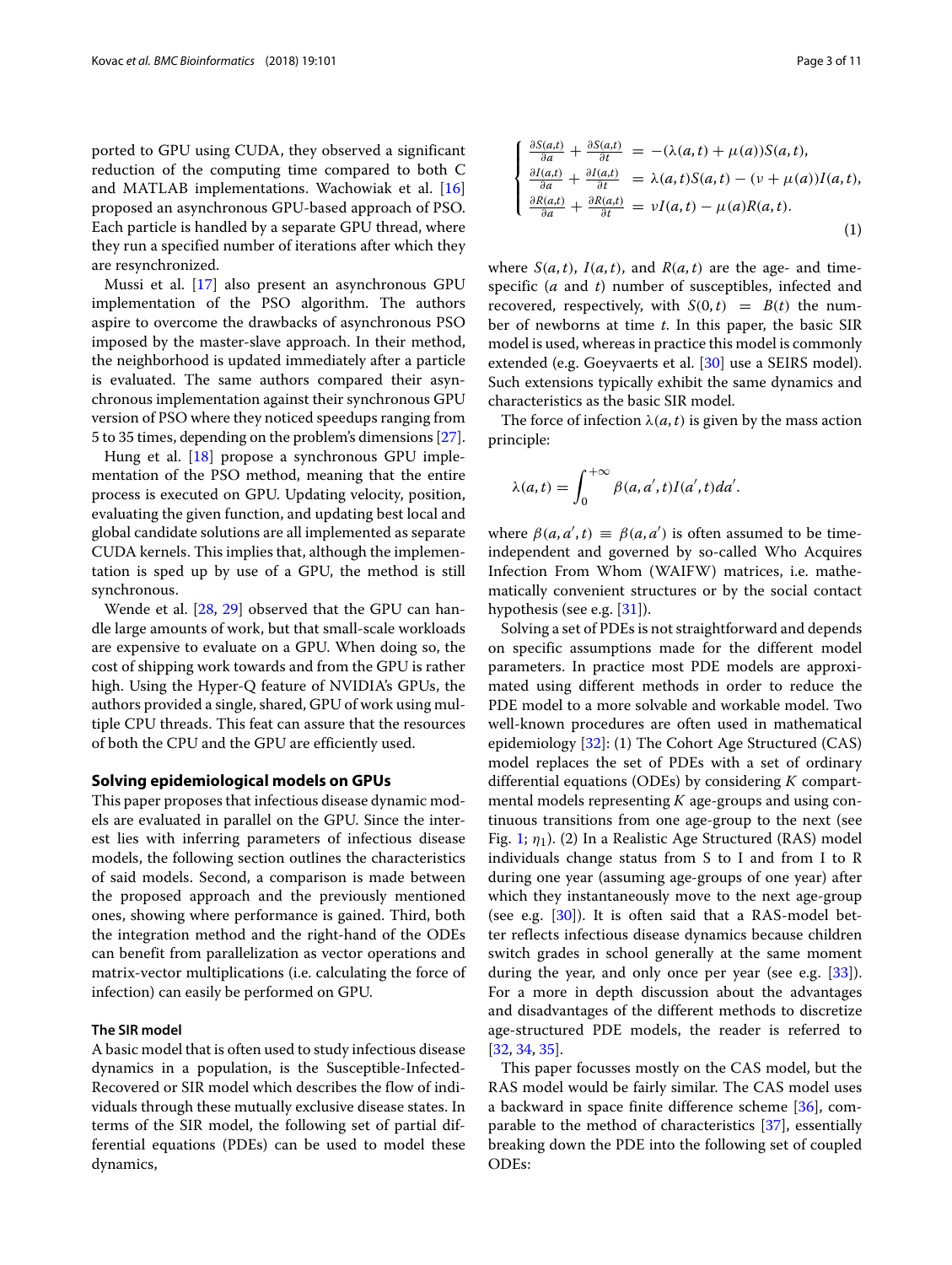

<span id="page-3-0"></span>
$$
\begin{cases}\n\frac{S(a,t) - S(a - \Delta a,t)}{\Delta a} + \frac{\partial S(a,t)}{\partial t} = -(\lambda(a,t) + \mu(a))S(a,t), \\
\frac{I(a,t) - I(a - \Delta a,t)}{\Delta a} + \frac{\partial I(a,t)}{\partial t} = \lambda(a,t)S(a,t) - (\nu + \mu(a))I(a,t), \\
\frac{R(a,t) - R(a - \Delta a,t)}{\Delta a} + \frac{\partial R(a,t)}{\partial t} = \nu I(a,t) - \mu(a)R(a,t).\n\end{cases}
$$
\n(2)

Note that using this discretization, the force of infection can be rewritten as:

<span id="page-3-1"></span>
$$
\lambda(a,t) = \sum_{a'} \beta(a,a')I(a',t). \tag{3}
$$

To ensure stability of the scheme, a necessary and sufficient condition is the Courant-Friedrichs-Lewy condition [\[36\]](#page-10-14) which requires  $\Delta t \leq \Delta a$ .

#### **Runge-Kutta-Fehlberg on GPU**

With many methods to choose from, the Runge-Kutta-Fehlberg method, commonly known as *RK45*, is characterized as being an integration method that provides the most bang for the buck [\[20\]](#page-9-13). In his paper [\[38\]](#page-10-16), Fehlberg describes a fifth-order method with six function evaluations where another combination of the same six functions gives a fourth-order method. The difference between these estimates approximate the truncation error, which in turn adjusts the step size. Related work shows that there have been successful attempts at porting a Runge-Kutta method to GPU. However, in most of those implementations, each GPU thread evaluates a system of differential equations of varying task-length, due to analyzing different parameter candidates for inference and given the SIMT nature of GPU, it is difficult to minimize performance loss. The following sections will outline our approach of implementing an efficient *RK45* implementation on GPU.

# *Using a block of threads*

The proposed method differs from existing techniques in that a block of threads, mapped on a single streaming multiprocessor (SM), jointly integrate a single ODE while different blocks are working on other ODEs. This has the advantage that threads can communicate via shared memory instead of global memory (approximately 60x faster) [\[39\]](#page-10-17). However this technique only works for small systems that fit in shared memory. The reduction step in the *RK45* method would normally require a synchronization barrier, but can be avoided when using a block of threads through the use of warp shuffle functionality of CUDA [\[39\]](#page-10-17). As a result the threads can execute the *RK45* method in lock-step.

# *Calculating the force of infection*

Another integral part of the integration process is the right-hand side of the ODE, which can also benefit from parallelization. Multiplying the social contact matrix  $\beta$ with a vector of infected *I*, results in the force of infection (FOI)  $\lambda$ , as depicted in Fig. [2](#page-4-0) and Eq. [3.](#page-3-1) Given that at each iteration of the integration process *I* is updated based on an update of  $\lambda$ , and this multiplication must be performed several times, it is the most computational intensive part of the integration process.

Figure [2](#page-4-0) shows that available threads are divided up in order to calculate the FOI. The division scheme, describing how many threads are used per row, is chosen based on the GPU architecture. When calculating a single  $\lambda$  value, the warp shuffle feature of CUDA is used to perform reductions.

# **Asynchronous parameter inference**

The next, and final, step is to infer model parameters so that the SIR model accurately describes the observed data by maximizing the (log)likelihood of the model, also called maximum likelihood estimation (MLE). This entails that the model is integrated using candidate parameters, applying the ODE integration technique introduced in previous sections. This paper proposes the use of an asynchronous particle swarm method for parameter inference with the goal of fully utilizing both CPU and GPU.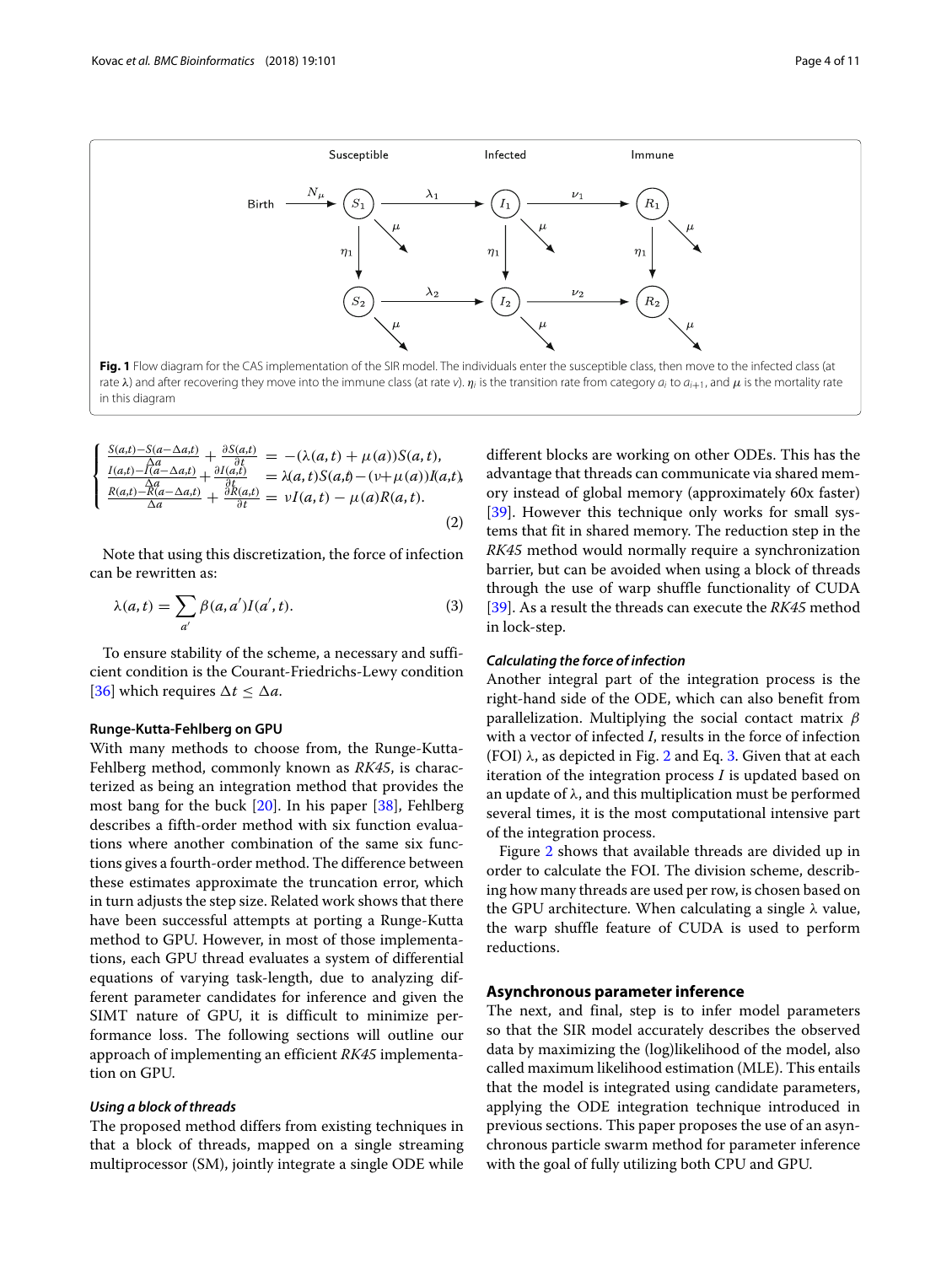

<span id="page-4-0"></span>purposes, there are 32 threads (in total) active in this example. There are four lambdas calculated in parallel; for each lambda there are eight threads in charge of executing the actual matrix-vector calculation. This window of eight threads per row slides over the elements of the row until the lambda is completely calculated

#### **Particle swarm optimization**

Particle swarm optimization, introduced by Kennedy et al. in 1995 [\[13\]](#page-9-8), is based on the principles of bird-flocking, fish schooling, and swarm theory. Individual members of the society can profit from the discoveries made by other members during the search for food. The same principle is applied to explore the parameter space of (non-linear) problems.

Particles have both a position and velocity which are updated at every iteration using the particles' best known local ( $P_{best}$ ) and global position ( $g_{best}$ ). The vanilla method decomposes into two steps, as described in Algorithm 1, namely to first initialize all particles and then update the particles' position and velocity until a termination criterion has been met.

Each particle represents candidate parameters for the SIR model and will be evaluated by first integrating the ODE using the proposed GPU implementation of the *RK45* method and then passing the result to the (log)likelihood function. While the evaluation can be performed in parallel, alternating between GPU and CPU results in inefficient resource utilization. Only one processor is making progress at any given time. In addition, if some particles take longer to evaluate, resource utilization drops further.

## **Asynchronous particle swarm optimization**

The vanilla PSO algorithm (Algorithm 1) requires that all particles have updated their velocity and position before advancing to the next iteration. On the other hand, asynchronous PSO [\[25,](#page-10-3) [26,](#page-10-4) [40\]](#page-10-18) removes this barrier with the goal of keeping all processing units from idling. The key to implement an asynchronous PSO algorithm is to separate the update actions for individual particles from those associated with the swarm as a whole. While the asynchronous algorithm might require additional iterations due to some particles running ahead of others, the convergence rate is generally reported as comparable and the algorithm significantly outperforms its synchronous

# **Algorithm 1** Particle Swarm Optimization

|     | 1: <b>procedure</b> INITPARTICLES                                |
|-----|------------------------------------------------------------------|
| 2:  | for every particle P do                                          |
| 3:  | $P_{pos} \leftarrow RandomPosition()$                            |
| 4:  | $P_{vel} \leftarrow RandomVelocity()$                            |
| 5:  | $P_{best} \leftarrow P_{position}$                               |
| 6:  | if $cost(P_{best}) < cost(g_{best})$ then                        |
| 7:  | $q_{hest} \leftarrow P_{hest}$                                   |
| 8:  | <b>procedure UPDATEPARTICLES</b>                                 |
| 9:  | termination criterion is not<br>while                            |
|     | met do                                                           |
| 10: | for every particle P do                                          |
| 11: | $P_{vel} \leftarrow UpdateVelocity(P_{vel}, P_{best}, g_{best})$ |
| 12: | $P_{pos} \leftarrow UpdatePosition(P_{pos}, P_{vel})$            |
|     | $\triangleright$ barrier                                         |
| 13: | for every particle P do                                          |
| 14: | if $cost(P_{pos} < cost(P_{best})$ then                          |
| 15: | $P_{best} \leftarrow P_{pos}$                                    |
| 16: | if $cost(P_{best}) < cost(g_{best})$ then                        |
| 17: | $g_{best} \leftarrow P_{best}$                                   |
|     |                                                                  |

counterpart in terms of parallel efficiency [\[25,](#page-10-3) [26\]](#page-10-4). This is especially true when the evaluation time of a particle depends on its position, which is the case for numerical integration of ODEs (as also noted by Murray [\[24\]](#page-10-2)). Figure [3](#page-5-0) shows a histogram of the execution times for the evaluations of 2048 particles in the first iteration of the PSO algorithm. As the execution time varies between 0ms and 160ms, the synchronous algorithm will have significant idling of processing units. In the asynchronous algorithm, faster particles can advance to the next iteration and will positively influence the slower ones, as information is shared between the whole population of particles.

#### **Heterogeneous approach**

The key idea to fully utilize both CPU and GPU resources is to produce many concurrent GPU workloads which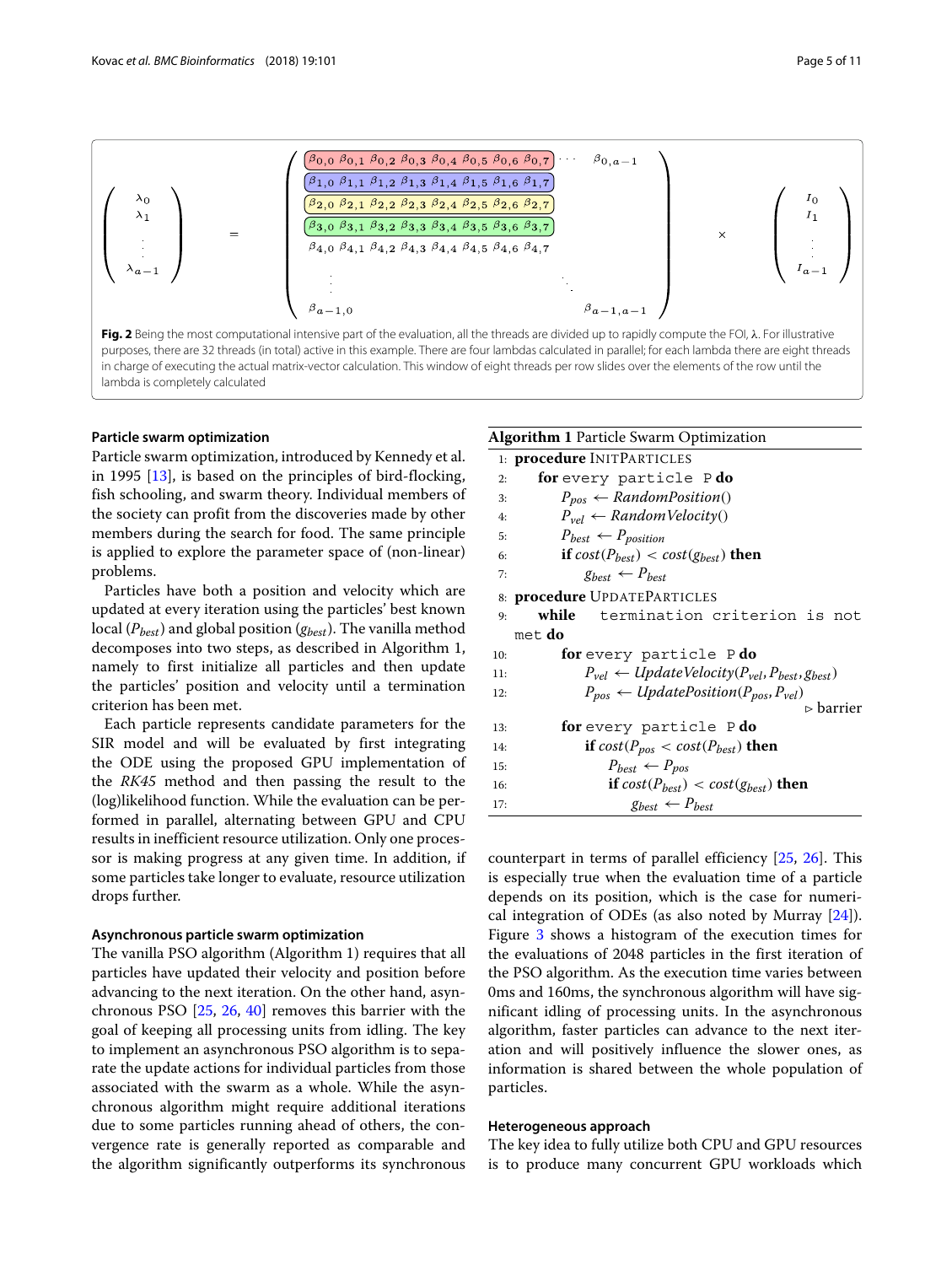

<span id="page-5-0"></span>as a whole can fill up the GPU to capacity and asynchronously offload them such that the CPU can concurrently pre/post-process the workloads. The Concurrent Kernel Execution (CKE) and Hyper-Q features introduced by NVIDIA with the Fermi and Kepler architectures, respectively, enables this by allowing multiple CPU cores to simultaneously launch concurrent workloads on a single, shared, GPU. The Hyper-Q feature allows 32 simultaneous, hardware-managed connections (or work queues), compared to the single work queue available on the Fermi architecture.

When dealing with imbalanced workloads, it is advantageous to have multiple kernels executing concurrently instead of a single monolithic kernel as the latter would idle GPU resources while finishing the longest of tasks. CKE on the other hand allows the GPU to continue execution with the next workloads. Since offloading to GPU can be costly due to data transfer, kernel launching and synchronization [\[14\]](#page-9-9), particles are grouped into batches to amortize these costs. Given that execution time of a batch is determined by the slowest particle in the batch, there is a tradeoff between batching and the ability to deal with the imbalance.

It is important to note that, while Hyper-Q allows offloading of multiple kernels, the newer generation of GPUs still only have two copy engines. This implies that only two data transfer operations can happen simultaneously: one transfer from device to host memory and one in the opposite direction. This could result in a transfer bottleneck with a drop in performance as a result.

The CPU implementation of the particle swarm algorithm has two goals: maximize CPU utilization and separate the optimization algorithm from GPU details. Ideally, the optimization algorithm should be completely oblivious to anything GPU related such that it is easy to reuse existing implementations and switch between different algorithms.

The former is accomplished by multiple CPU threads processing particles in parallel thus utilizing all cores on the host and through the use of fibers (or coroutines [\[41\]](#page-10-19)). Fibers are light-weight threads of execution that enable cooperative multitasking. This means that a fiber must yield its execution to enable the execution of another. In the proposed method, each CPU thread handles one or more fibers (see Fig. [4\)](#page-6-0). Whenever the thread must wait for the GPU to finish, it switches to another fiber and continues processing different particles: either pre-processing, offloading to GPU or computing the likelihood. The use of fibers also enables a single CPU core to process multiple particles at the same time and to occupy the 32 Hyper-Q connections.

While the use of fibers is not necessarily required to maximize CPU usage, it makes the implementation of the PSO algorithm much easier and free of any GPU related details. The alternative would be to manage the Hyper-Q work queues manually inside the algorithm. The proposed implementation consolidates such details in the GPU implementation.

For every Hyper-Q work queue, the implementation also keeps several work packages containing CPU pinned memory and GPU device memory such that it can avoid expensive memory allocation for every offload. These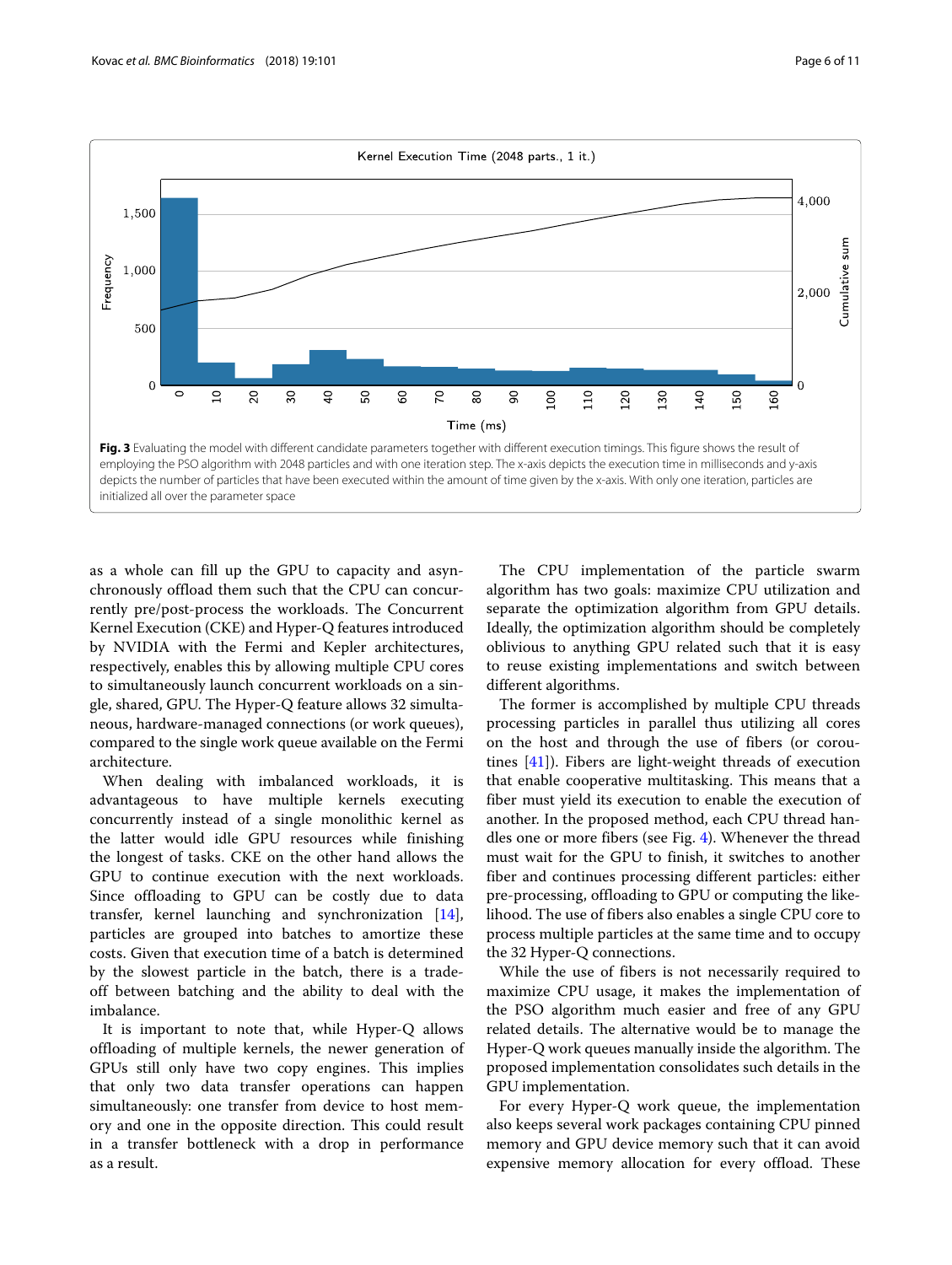

<span id="page-6-0"></span>packages are placed in a concurrent first-in first-out data structure from which the CPU threads can acquire them whenever an evaluation is offloaded. In this case, the concurrent\_queue implementation of the TBB template library  $[42]$ , developed by Intel, is used.

# **Results and discussion**

In this section, the performance and behavior of the *RK45* implementation as well as the asynchronous parameter inference using a heterogeneous architecture is described. The experiments were conducted on a machine with four eight-core Intel Westmere processors running at 2.67GHz and an NVIDIA GeForce GTX TITAN X. The machine runs the GNU/Linux operating system and CUDA 8.0 was used for programming the GPU.

# **Scalability and performance of** *RK45* **on GPU**

Figure [5](#page-6-1) shows the speedup in terms of number of GPU threads used of the *RK45* implementation when integrating a single ODE as well as a performance improvement of between 1.5 and 4.23 times compared to a CPU implementation. The number of operations of this model is in the order of  $O(n^2)$ , meaning that when comparing 50 and 100 age categories, the latter has 4 times as many operations. As noted by previous work  $[21-23]$  $[21-23]$ , small-scale ODE integration cannot fully utilize the GPU. By increasing the amount of age categories, the number of ODE equations grows proportionally and allows more GPU threads to be effectively used.

Filling the GPU up to capacity, however, requires an even larger ODE system. In contrast, the approach taken by this paper is to integrate many small-scale ODEs at the



<span id="page-6-1"></span>amount of GPU threads used when evaluating an ODE, while the y-axis depicts the execution timing in milliseconds. The number of operations is in the order of  $\mathcal{O}(n^2)$ , meaning that when comparing 50 and 100 age categories, the latter has 4 times as many operations. One can see that when there are more age categories available, the better the GPU will perform when compared to the CPU. The top row depicts the speedup of the GPU when compared with the best CPU timing for each of the three age category settings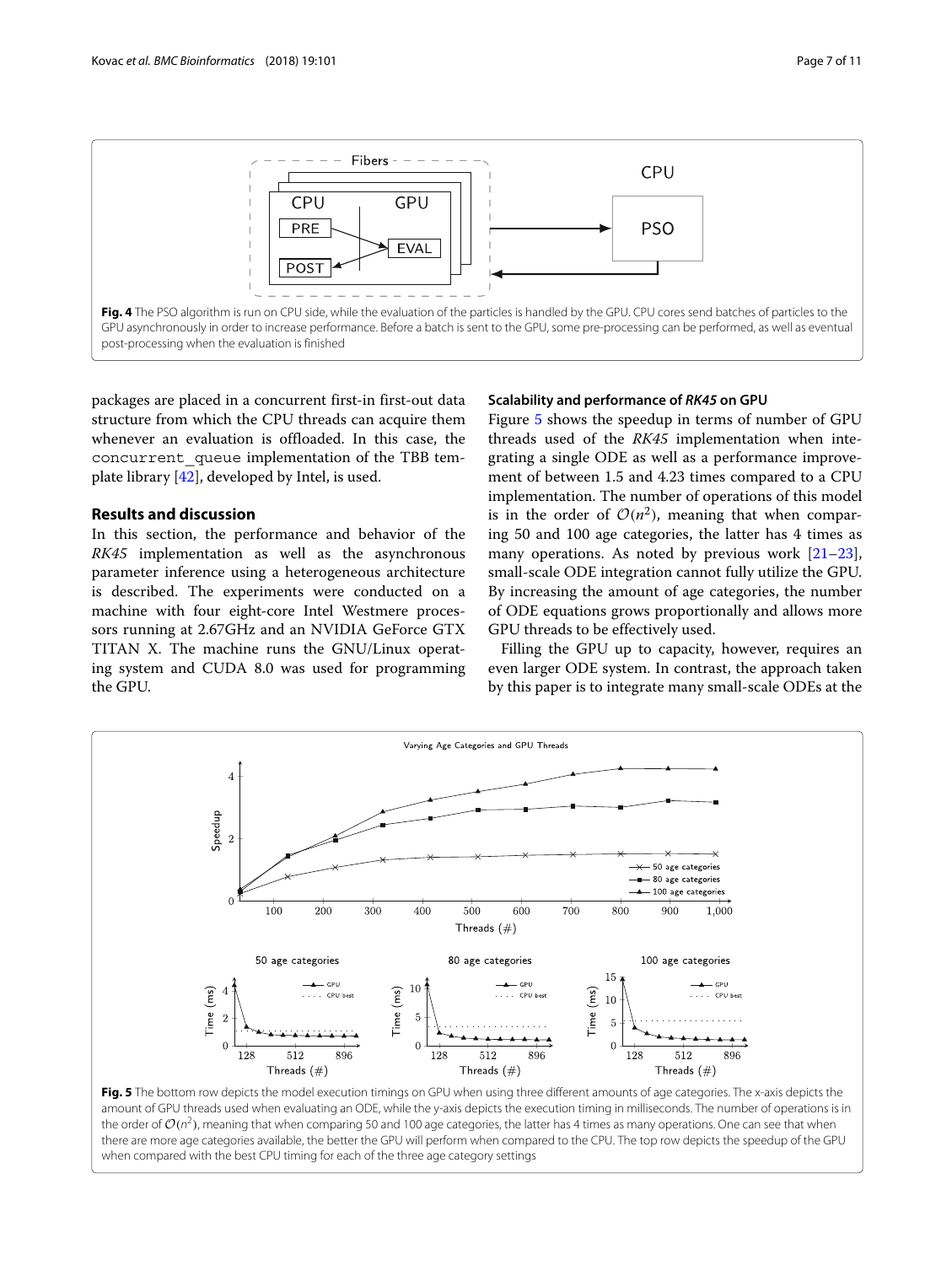same time. Figure [6](#page-7-0) shows that the execution time grows linearly for both CPU and GPU as the number of ODEs increases. Thus the GPU implementation remains up to 4 times faster, regardless of the amount of work.

The following experiments always use the introduced SIR model with 100 age-categories as it is commonly used and represents a realistic range of ages.

# **Particle swarm optimization**

To demonstrate the performance of the heterogeneous approach compared to the CPU-only implementation, both synchronous and asynchronous versions of the PSO algorithm are run with 256 and 2048 particles. Execution is terminated after 100 iterations, under the assumption that convergence rates are the same for both versions, in order to effectively compare execution times. All tunable parameters, such as number of CPU/GPU threads and fibers, are explored and the best configuration is reported.

Results are illustrated in Fig. [7.](#page-8-0) The synchronous version benefits from the acceleration of the ODE integration on GPU. However, as shown in Fig. [3,](#page-5-0) integration times can vary significantly for different candidate values. The trade-off in terms of batch size is clearly visible, even in the synchronous case. Decreasing the batch size allows CPU threads to commence post-processing more quickly, instead of waiting for the slowest integration to finish. As the barrier prohibits fast batches of particles to continue to the next iteration, this benefit is not substantial. The maximal speedup measured was 6.2 and 5.3 when using 256 and 2048 particles, respectively.

The asynchronous implementation removes the latter problem, permitting some particles to run ahead of slow particles, resulting in a significant speedup and the batch size playing a more important role. The trade-off between the ability to deal with imbalance and the overhead of offloading multiple batches is clearly visible; a batch size that is too small introduces too much overhead. Maximal

Figure [8](#page-8-1) shows that the use of fibers has no significant influence on execution time. For example, 32 CPU threads, each one fiber, performs equally well when compared to using one CPU thread with 32 fibers. The same can be said over a moderate, eight-core system with four fibers.

# **Conclusion**

A crucial part in performing parameter inference for epidemiological models is integrating a set of ODEs. The efficient implementation of *RK45* on GPU is capable of integrating up to 4 times faster than a CPU implementation. Concurrent offloading of many small-scale ODEs can fill up the GPU to capacity while maintaining this performance. The efficiency of the implemented *RK45* method can also be improved by making it customized to the SIR model instead of the generic approach proposed in this paper.

The proposed method keeps optimization methods on the CPU. Such a heterogeneous approach to asynchronous particle swarm optimization, as described in this paper, provides a way to perform parameter inference while efficiently utilizing resources of both CPU and GPU and decreases execution time. Evaluating all particles at once, the overall execution time is determined by the slowest evaluation. Grouping particles into batches mitigates this variance in execution time and increases performance. The removal of the synchronization barrier, prohibiting particles to continue to the next iteration, allows certain batches to run ahead of other batches. Note, however, that a trade-off has to be made between the ability to deal with imbalance and the overhead of offloading multiple batches of particles. The optimal batch size in our experiments achieves a speedup up to 12 times.

<span id="page-7-0"></span>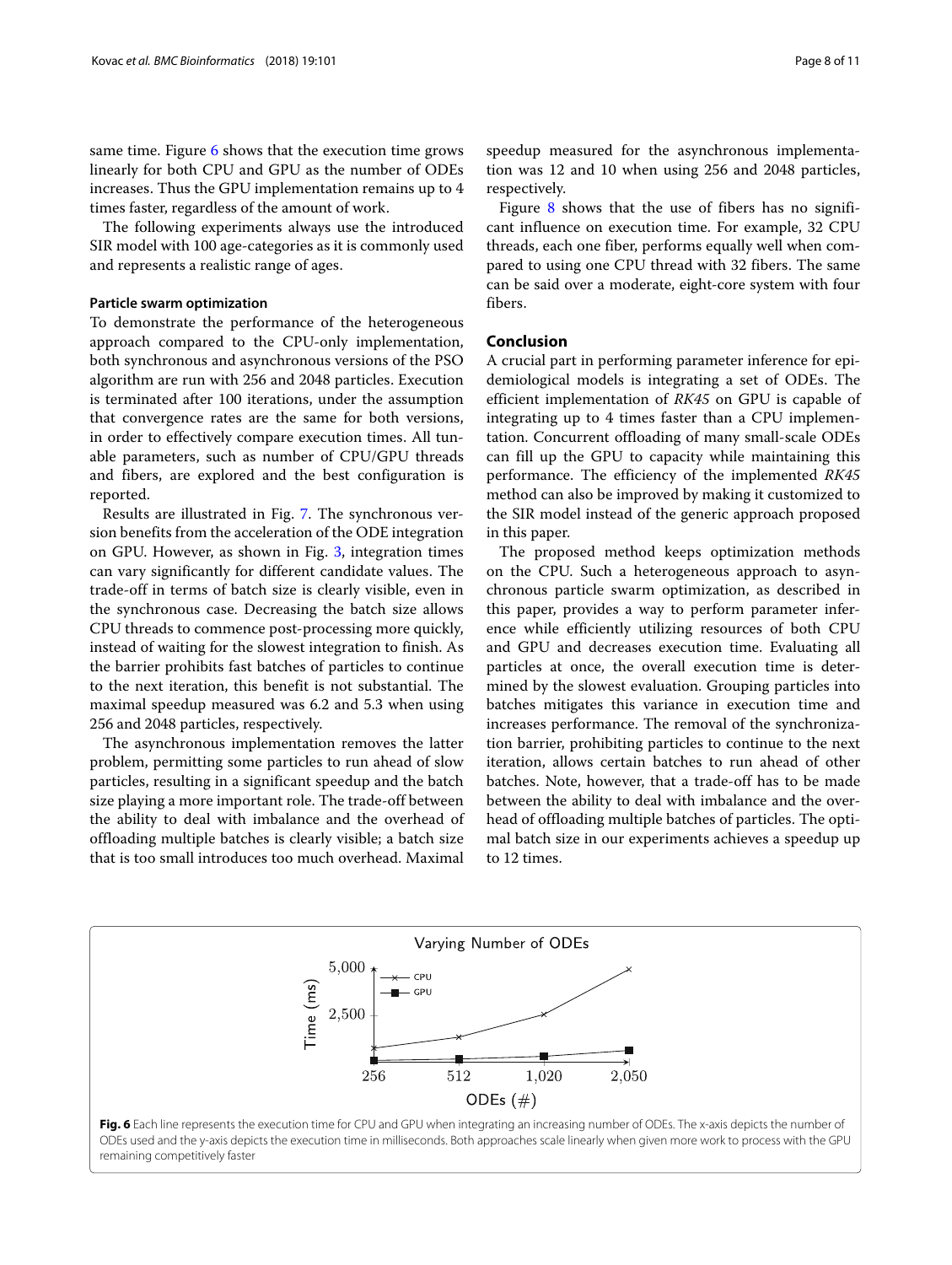

<span id="page-8-1"></span><span id="page-8-0"></span>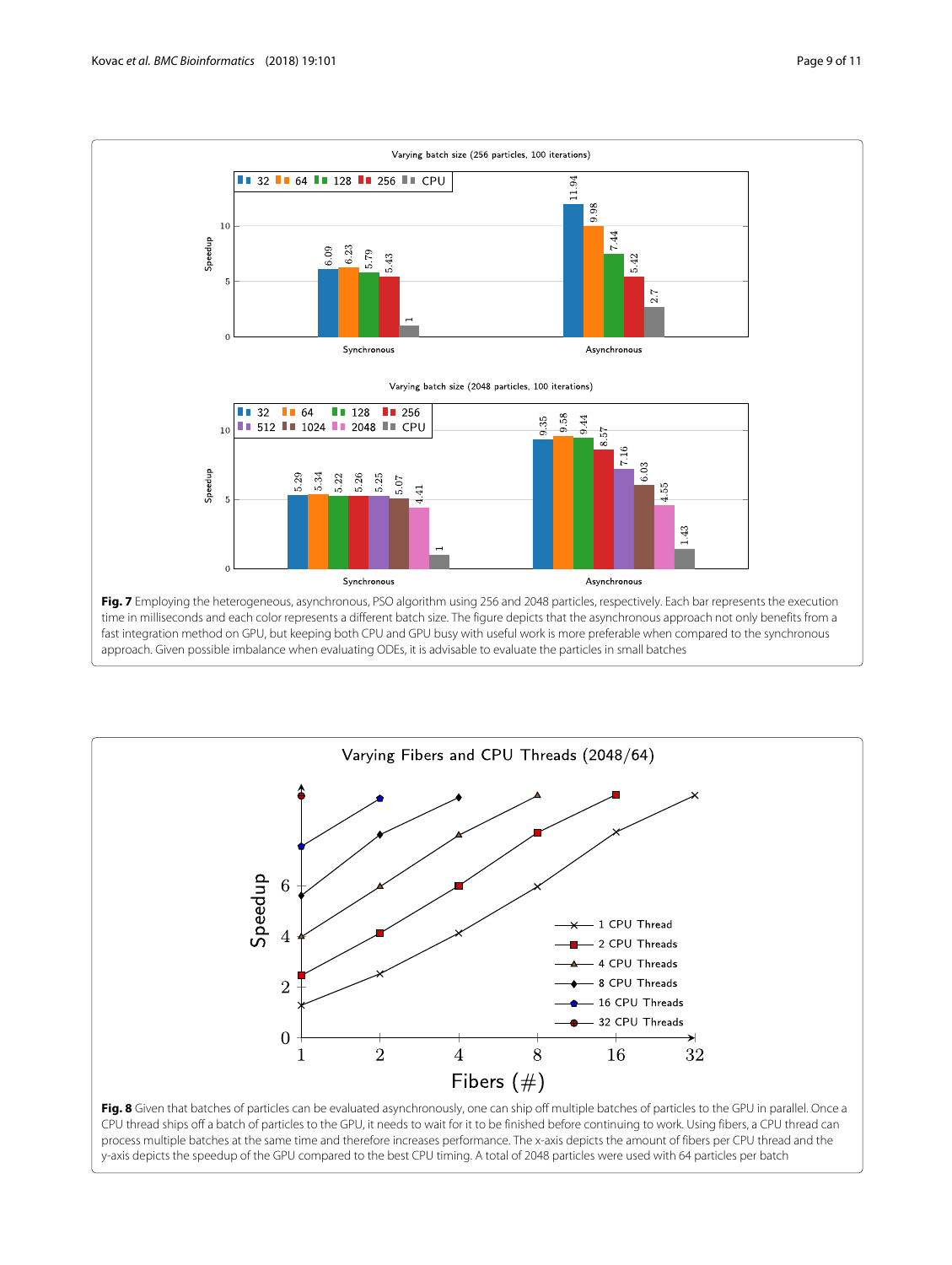The proposed contributions enable researchers, for example, to deal with urgent situations like epidemic outbreaks, where a rapid assessment of intervention strategies is required. Future research should ascertain how these contributions perform on newer GPU architectures as well as how they perform on real-life epidemiological scenarios. Also, the proposed approach has been programmed to work with all available GPUs on a host system. However, such a setup has not been evaluated by the authors and is well worth looking into.

#### **Abbreviations**

CAS: Cohort age structured; CPU: Central processing unit; CKE: Concurrent kernel execution; FOI: Force of infection; GPU: Graphics processing unit; ODE: Ordinary differential equation; PSO: Particle swarm optimization; PDE: Partial differential equation; RAS: Realistic age structured; RK45: Runge-Kutta-Fehlberg; SIR: Susceptible-infected-recovered; SIMD: Single-instruction multiple-data; SIMT: Single-instruction multiple-threads; WAIFW: Who aquires infection from whom; SM: Streaming multiprocessor; MLE: Maximum likelihood estimation

## **Acknowledgements**

TK acknowledges support from a Methusalem research grant from the Flemish government. NH gratefully acknowledges support from the University of Antwerp scientific chair in Evidence-Based Vaccinology, financed by a gift from Pfizer (2009-2017) and GSK (2017). This project has received funding from the European Research Council (ERC) under the European Union's Horizon 2020 research and innovation programme (grant agreement 682540 - TransMID) and from the Special Research Fund of Hasselt University.

#### **Availability of data and materials**

Belgian demographic data was used to determine the initial age-specific population distribution as well as an age-specific daily mortality rate. Both datasets were obtained from Eurostat [\(http://ec.europa.eu/eurostat/data/](http://ec.europa.eu/eurostat/data/database) [database,](http://ec.europa.eu/eurostat/data/database) then click on "Tables by themes", "Population and social conditions", "Population", "Demography", "Population", and "Population on 1 January").

#### **Authors' contributions**

TK and TH both conceived, designed, and performed the experiments and analyzed the resulting data. NH contributed the materials and analysis tools. All authors wrote the paper. All authors read and approved the final manuscript.

#### **Ethics approval and consent to participate**

Not applicable.

## **Consent for publication**

Not applicable.

#### **Competing interests**

The authors declare that they have no competing interests.

#### **Publisher's Note**

Springer Nature remains neutral with regard to jurisdictional claims in published maps and institutional affiliations.

#### **Author details**

<sup>1</sup> Center for Statistics, I-BioStat, Hasselt University, Agoralaan building D, 3590 Diepenbeek, Belgium. 2Expertise Centre for Digital Media, Hasselt University, Wetenschapspark 2, 3590 Diepenbeek, Belgium. 3Centre for Health Economic Research and Modelling Infectious Diseases, Vaccine and Infectious Disease Institute, University of Antwerp, Universiteitsplein 1, 2610 Wilrijk, Belgium.

## Received: 28 July 2017 Accepted: 5 March 2018 Published online: 16 March 2018

# **References**

<span id="page-9-0"></span>1. Colizza V, Barrat A, Barthelemy M, Valleron A-J, Vespignani A. Modeling the worldwide spread of pandemic influenza: baseline case and containment interventions. PLoS Med. 2007;4(1):13. [https://doi.org/10.](https://doi.org/10.1371/journal.pmed.0040013) [1371/journal.pmed.0040013.](https://doi.org/10.1371/journal.pmed.0040013)

- 2. Stohr K, Esveld M. PUBLIC HEALTH: enhanced: will vaccines be available for the next influenza pandemic? Science. 2004;306(5705):2195–6. [https://doi.org/10.1126/science.1108165.](https://doi.org/10.1126/science.1108165)
- 3. Gyawali N, Bradbury RS, Taylor-Robinson AW. The global spread of Zika virus: is public and media concern justified in regions currently unaffected? Infect Diseases Poverty. 2016;5:37. [https://doi.org/10.1186/](https://doi.org/10.1186/s40249-016-0132-y) [s40249-016-0132-y.](https://doi.org/10.1186/s40249-016-0132-y)
- <span id="page-9-1"></span>4. Siettos C, Anastassopoulou C, Russo L, Grigoras C, Mylonakis E. Modeling the 2014 ebola virus epidemic - agent-based simulations, temporal analysis and future predictions for Liberia and Sierra Leone. PLoS Currents. 2015;7. [https://doi.org/10.1371/currents.outbreaks.](https://doi.org/10.1371/currents.outbreaks.8d5984114855fc425e699e1a18cdc6c9) [8d5984114855fc425e699e1a18cdc6c9.](https://doi.org/10.1371/currents.outbreaks.8d5984114855fc425e699e1a18cdc6c9)
- <span id="page-9-2"></span>5. Owens JD, Luebke D, Govindaraju N, Harris M, Krüger J, Lefohn AE, Purcell TJ. A survey of general-purpose computation on graphics hardware. Comput Graph Forum. 2007;26(1):80–113. doi: [10.1111/j.1467-8659.2007.01012.x.](http://dx.doi.org/10.1111/j.1467-8659.2007.01012.x)
- 6. Buck I, Govindaraju N, Harris M, Krüger J, Lefohn A, Luebke D, Purcell T, Woolley C. Gpgpu: General purpose computation on graphics hardware. In: ACM SIGGRAPH 2004 Course Notes. SIGGRAPH '04. New York: ACM; 2004. do[i:10.1145/1103900.1103933.](http://dx.doi.org/10.1145/1103900.1103933) [http://doi.acm.org/10.1145/](http://doi.acm.org/10.1145/1103900.1103933) [1103900.1103933.](http://doi.acm.org/10.1145/1103900.1103933)
- <span id="page-9-3"></span>7. Lindholm E, Kilgard MJ, Moreton H. A User-programmable Vertex Engine. In: Proceedings of the 28th Annual Conference on Computer Graphics and Interactive Techniques. SIGGRAPH '01. New York: ACM; 2001. p. 149–58. [https://doi.org/10.1145/383259.383274.](https://doi.org/10.1145/383259.383274) [http://doi.acm.](http://doi.acm.org/10.1145/383259.383274) [org/10.1145/383259.383274.](http://doi.acm.org/10.1145/383259.383274)
- <span id="page-9-4"></span>8. Flynn MJ, Rudd KW. Parallel architectures. ACM Computing Surveys (CSUR). 1996;28(1):67–70.
- <span id="page-9-5"></span>9. NVIDIA Corporation. NVIDIA CUDA Compute Unified Device Architecture Programming Guide. Santa Clara, CA: NVIDIA Corporation; 2007.
- <span id="page-9-6"></span>10. Elsen E, LeGresley P, Darve E. Large calculation of the flow over a hypersonic vehicle using a gpu. J Comput Phys. 2008;227(24):10148–61. [https://doi.org/10.1016/j.jcp.2008.08.023.](https://doi.org/10.1016/j.jcp.2008.08.023)
- 11. Niemeyer KE, Sung CJ. Accelerating Reactive-Flow Simulations Using Graphics Processing Units. Aerospace Sciences Meetings. Grapevine: American Institute of Aeronautics and Astronautics; 2013. doi[:10.2514/6.2013-371.](http://dx.doi.org/10.2514/6.2013-371) [https://doi.org/10.2514/6.2013-371.](https://doi.org/10.2514/6.2013-371)
- <span id="page-9-7"></span>12. Liu Y, Deng L. In: Wang G, Zomaya A, Martinez Perez G, Li K, editors. Acceleration of CFD Engineering Software on GPU and MIC. Cham: Springer; 2015. pp. 835–48.
- <span id="page-9-8"></span>13. Kennedy J, Eberhart R. Particle Swarm Optimization. In: Proceedings of IEEE International Conference on Neural Networks, vol. 4. Perth: IEEE; 1995. p. 1942–48. doi[:10.1109/ICNN.1995.488968.](http://dx.doi.org/10.1109/ICNN.1995.488968)
- <span id="page-9-9"></span>14. Lustig D, Martonosi M. Reducing gpu offload latency via fine-grained cpu-gpu synchronization. In: High Performance Computer Architecture (HPCA2013), 2013 IEEE 19th International Symposium On. Washington, DC: IEEE Computer Society; 2013. p. 354–65.
- <span id="page-9-10"></span>15. Veronese L, Krohling RA. Swarm's Flight: Accelerating the Particles Using C-CUDA. In: Proceedings of the Eleventh Conference on Congress on Evolutionary Computation. Piscataway: IEEE Press; 2009. p. 3264–70. [http://dl.acm.org/citation.cfm?id=1689599.1690035.](http://dl.acm.org/citation.cfm?id=1689599.1690035)
- <span id="page-9-15"></span>16. Wachowiak MP, Foster AEL. GPU-based asynchronous global optimization with particle swarm. J Phys Conf Series. 2012;385(1):12012.
- <span id="page-9-16"></span>17. Mussi L, Nashed YSG, Cagnoni S. GPU-based Asynchronous Particle Swarm Optimization. In: Proceedings of the 13th Annual Conference on Genetic and Evolutionary Computation. GECCO '11. New York: ACM; 2011. p. 1555–62. [https://doi.org/10.1145/2001576.2001786.](https://doi.org/10.1145/2001576.2001786) [http://doi.](http://doi.acm.org/10.1145/2001576.2001786) [acm.org/10.1145/2001576.2001786.](http://doi.acm.org/10.1145/2001576.2001786)
- <span id="page-9-11"></span>18. Hung Y, Wang W. Accelerating parallel particle swarm optimization via GPU. Optim Methods Softw. 2012;27(1):33–51. [https://doi.org/10.1080/](https://doi.org/10.1080/10556788.2010.509435) 10556788.2010.509435
- <span id="page-9-12"></span>19. Hawick K, Playne DP, Johnson M. Numerical Precision and Benchmarking Very-High-Order Integration of Particle Dynamics on GPU accelerators. In: Proceedings of the 2011 International Conference on Computer Design (CDES'11). 2011. p. 83–89.
- <span id="page-9-13"></span>20. Press WH, Teukolsky SA, Vetterling WT, Flannery BP. Numerical Recipes 3rd Edition: The Art of Scientific Computing, 3rd edn. New York: Cambridge University Press; 2007.
- <span id="page-9-14"></span>21. Seen WM, Gobithaasan RU, Miura KT, Ismail MT, Ahmad S, Rahman RA. GPU Acceleration of Runge Kutta-Fehlberg and Its Comparison with Dormand-Prince Method. AIP Conf Proc. 2014;1605(1):16–21. [https://doi.](https://doi.org/10.1063/1.4887558) [org/10.1063/1.4887558.](https://doi.org/10.1063/1.4887558)